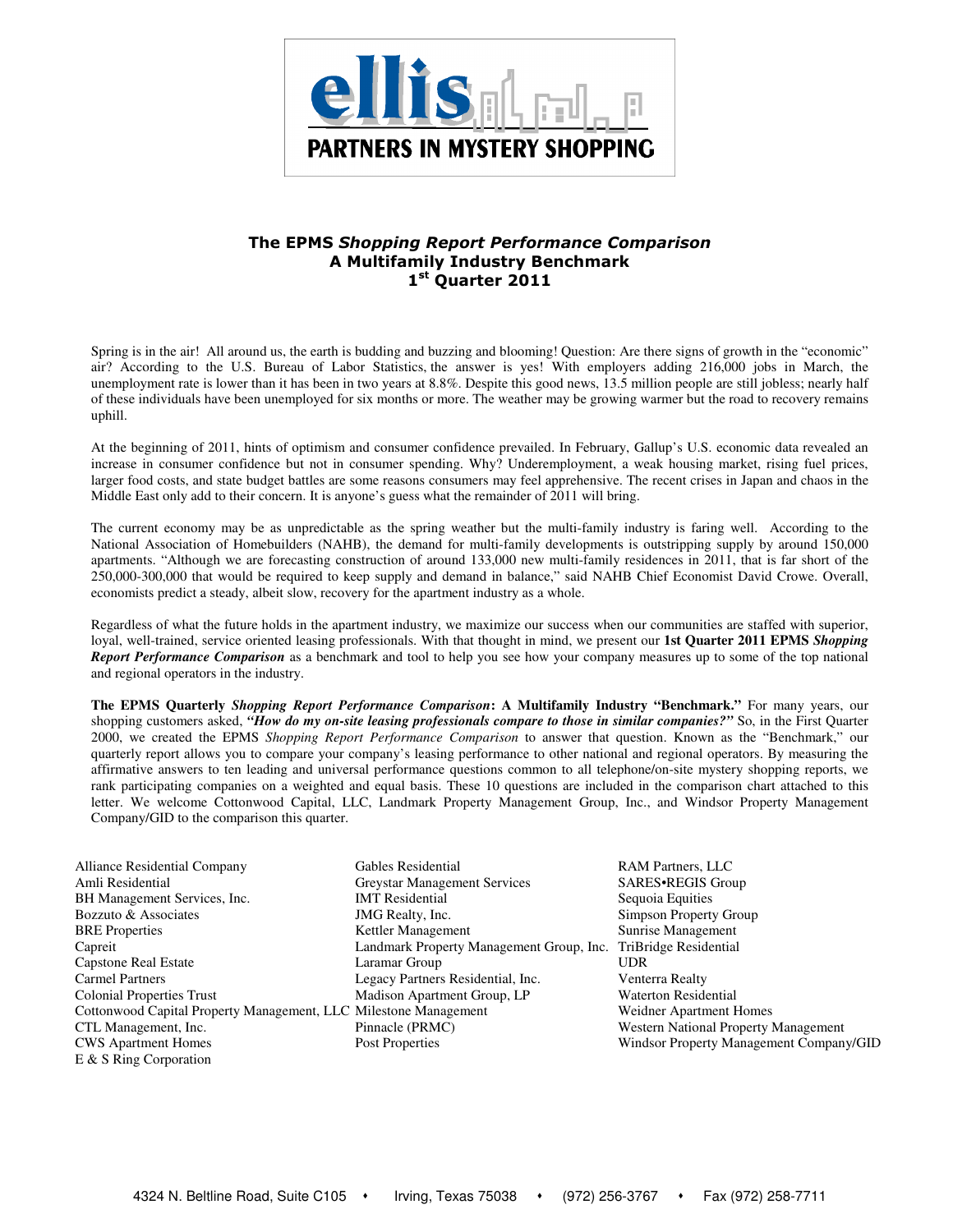# **Overall Average Remains Consistent**

Below is a 12 year summary of the first quarter benchmark averages as well as the highest and lowest average scores of the participants. The overall average remained the same as compared to First Quarter 2010. The stress of the economy is taking its toll but the slight drop in the high score speaks loudly to the great sales effort taking place at the leasing desk.



Consistency, determination and focus are mantras that we continue to hear from our top performers. This quarter's high scores are reflective of their commitment. This quarter's overall average of 91.7% equals the highest overall average in the first quarter in the history of the benchmark, matching the first quarter of 2010.



### **EPMS FIRST QUARTER, 2011 BENCHMARK TOP FIVE PERFORMERS**

A new benchmark participant and leader! **LANDMARK PROPERTY MANAGEMENT GROUP, INC.** claims the **FIRST PLACE** position with an average score of 97.91% (98% standard deviation percentage; 5.14 standard deviation). Landmark Property Management Group, Inc. is a residential/commercial property management company located in Beverly Hills, California. Landmark provides third party management services and oversees a portfolio of residential units and a variety of office and retail buildings throughout Southern California. **Daniel Cunningham**, Managing Director, commented on his team's outstanding achievement,

*"This is quite an honor for Landmark to place so highly among such a well-respected group of management companies, especially for our very first time participating in the Benchmark. We obviously strive to do our best in all things, but we take special pride in our exceptional focus on being the very best leasing organization possible. And I'm pleased to see our efforts reflected in these Ellis Benchmark results."* 

**GABLES RESIDENTIAL,** a longtime consistent performer, takes **SECOND PLACE** with a benchmark average of 97.94% (98% standard deviation percentage; 5.37 standard deviation). **Jennifer Antos**, Vice President of Learning and Development, proudly stated,

*"We are proud to once again be recognized for outstanding performance in the EPMS Benchmark comparison. Congratulations to all Gables Associates for consistently producing excellent results!"*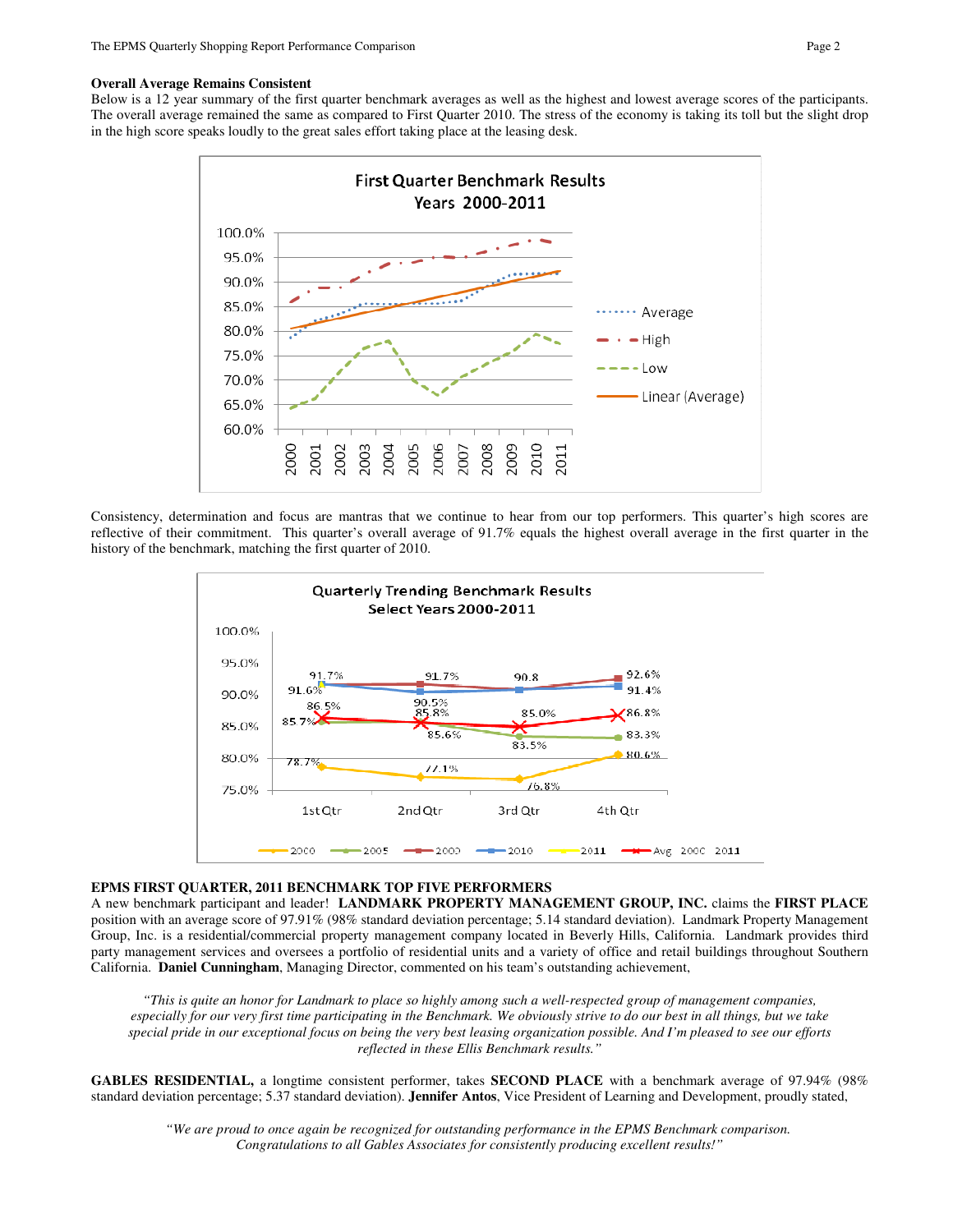**SEQUOIA EQUITIES INC.**, moves up a spot to the **THIRD PLACE** position with an average score of 96.56% (97% standard deviation percentage; 5.77 standard deviation). Tammy Georgantes, Director of Training, shared these remarks,

*"I am extremely proud to achieve top 5 placement in the 2011 first quarter benchmark! Our team members are devoted to making the experience matter for our prospects and residents. It is their ability to connect with others that have made our sales process come to life and truly a competitive advantage."* 

Finishing in the **FOURTH PLACE** position is **SARES-REGIS GROUP** with an overall score of 96.98% (97% standard deviation percentage; 6.63 standard deviation). **Michelle Adrian**, Director of Training, commented on this achievement,

*"We are very excited to have placed in the Top 5 in the First Quarter 2011 Benchmark Report. Our teams are fully committed and motivated to delivering outstanding service. Their strong effort and complete dedication allows us to continue to reach our goals. Congratulations to all our associates on this recognition."* 

**POST PROPERTIES** claims **FIFTH PLACE** with an overall score of 96.69% (97% standard deviation percentage; 7.96 standard deviation). Jamie Teabo, Executive Vice President, shared her thoughts,

*"Post Properties is proud once again to be included in the top 5!!! Our associates are dedicated to providing an exceptional experience not only to our residents but to our first time customers as well. I could not be more pleased with our associates' enthusiasm, dedication and extraordinary sales ability."* 

### **FOUR GENERATIONS AT WORK**

For the first time in U.S. history, we have four different generations laboring side by side in the workplace: **Traditionalists, Baby Boomers, Members of Generation X, and Members of Generation Y**. There is now more generational diversity in the office than ever before, which leads to an array of experiences and perspectives. Combining four different mindsets into one leasing office can be difficult. (It certainly makes the "water cooler conversations" more interesting!) Despite generational differences, there is a common element – they all want to learn, cooperate, and provide service to their residents. Learning how to communicate with the different generations can reduce misunderstandings in the workplace.

# **SEEK TO UNDERSTAND**

Before we seek to understand the different generations, we must find where we fall on the "Generational Timeline". When looking at the following information, it is important to keep two things in mind:

- 1. Generational birth years are subjective. This is why you will sometimes find conflicting starting and ending dates. Some researchers classify the groups by actual "birth years" (which varies), and others will adjust the top and end dates based on studied "behaviors". Try not to focus so much on specific dates but rather look at the clues each generation can provide.
- 2. Obviously, not everyone will fit perfectly into their tagged generations. However, many researchers believe that the variation in years is not significant enough to impact the overall generation's description. This information is a starting point to effectively lead and communicate with people of different ages and life experiences. If you are like me, you will admit to at least one, "Yes, that is me" moment when reading about your generation.

### **Traditionalists: Born before 1946**

Generally recognized as the children of the Great Depression, Traditionalists were profoundly impacted by the experiences they encountered during their formative years. Having great respect for authority, they strictly abide by the rules. They want to be respected for their historical knowledge of their chosen industry.

### **Baby Boomers: Born 1946-1964**

This generation was born during the demographic Post-World War II Baby Boom. While their parents unwaveringly adhere to rules, Baby Boomers are not afraid to challenge rules when necessary. Work is their life, and they are willing to keep the same job for many years.

### **Generation X: Born 1965-1980 or 1965-1977**

Generation X, sometimes referred to as the MTV Generation, was born after the Post-World War II Baby Boom ended. Often the children of two working parents, they spent much time alone at home and were forced to grow up quickly. Rather than follow the rules or challenge the rules, they like to change the rules entirely. They enjoy a life outside of work and do not intend to be "lifers" on the job.

#### **Generation Y: Born 1981-2000 or 1977-2000**

This Generation has also been dubbed the Echo Boomers, due to the significant increase in birth rates through the 1980s and 1990s, and because many of them are children of Baby Boomers. They are often more loyal to their peers than their employer. Teamwork is important to them. They work to "contribute". When it comes to rules, they create their own. If you thought Generation X'ers pushed the envelope of tradition, you have not seen anything yet!

While discussing this topic with an industry friend, she recalled an experience she had many years ago, while managing an apartment community. At the time, she was 24 years old (Gen X), and without exception younger than all of her direct reports. One employee she particularly remembers was a service technician named John – a Baby Boomer. John had served his country proudly in the United States Navy for many years, and although retired, was working to cover some large medical bills. It was obvious that John resented her at first, mostly because of her overtly "different" leadership style. Additionally, he was crass, abrasive, and possessed a foul mouth. The conflicts were quickly becoming an issue. One day, they sat down to discuss the problem (or more accurately, hash it all out). That was *also* the day it changed. When they took time to examine their different experiences and upbringings, they understood each other. The result was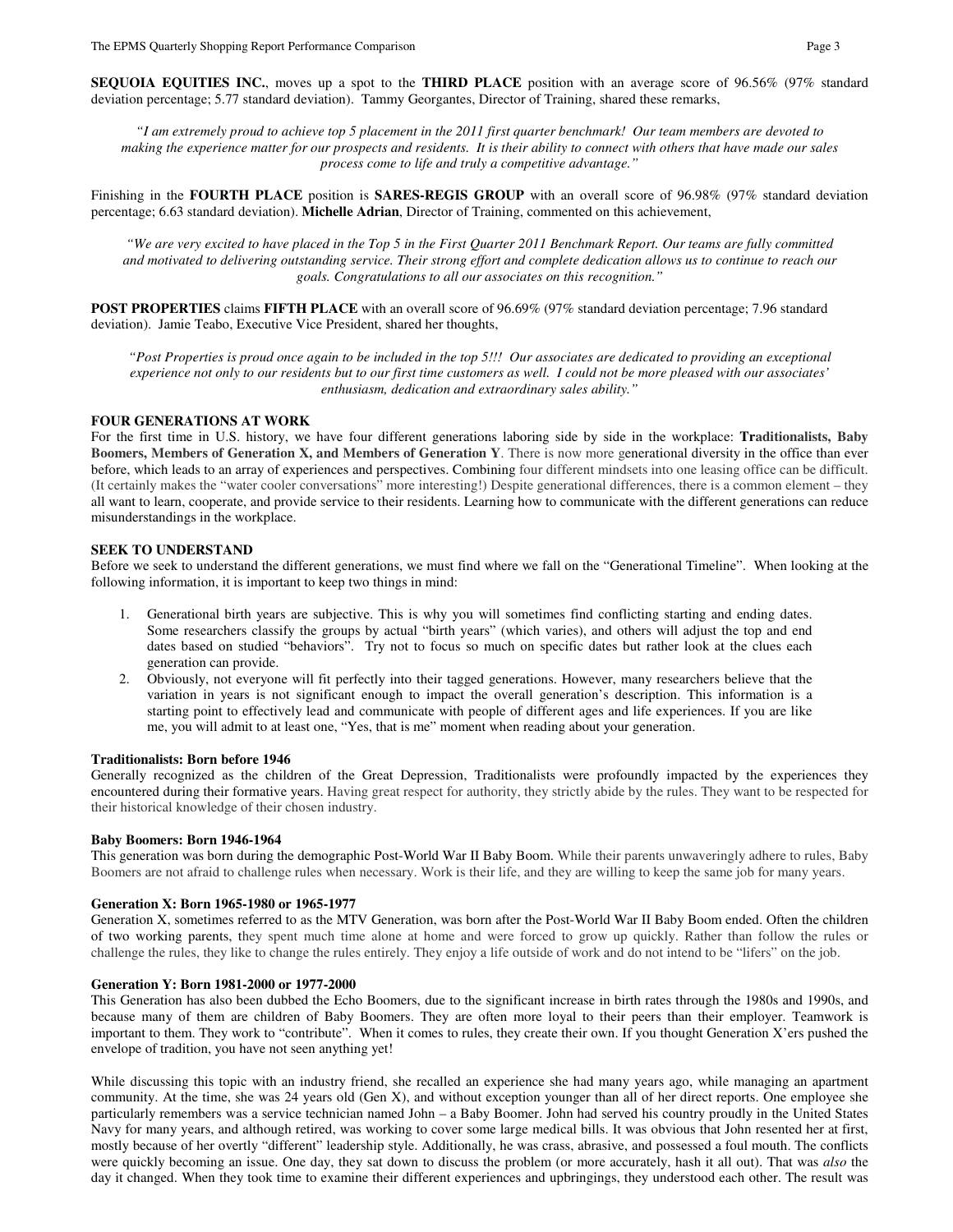Seek to understand one another. This may be the most important piece of advice for anyone working in today's leasing office. When conflicts arise, seek to understand. When communication breaks down, seek to understand. When all else fails, seek to understand. Remember, generational conflict is more likely to arise from perceptions than rather than substance. Communication is critical!

# **THE WORKPLACE IMPACT**

In the research report, **"How Do Generational Differences Impact Organizations and Teams?"** published in 2009 by Birkman International, a leading provider of personality assessments, we were provided with a better understanding of what drives the differences.

"In many ways, the North American workplace of 2009 is dramatically different from the workplace of 1989. The development of the Internet and increasingly powerful, affordable and portable technologies has revolutionized business, and the workplace has also become far more casual. The suits and ties that were essential business wear 20 years ago have given way to business casual or completely casual in many companies. Management structures are much less formal too. Hierarchical behavior that would have been familiar to Traditionalists and Boomers would be not be accepted by many members of Generations X and Y."

The report went on to share the following information:

 "The workplace of 1989 was much more familiar to the Traditionalists and Baby Boomers, two older generations, than the 2009 workplace because these generations created it and inhabited it during their prime working years. As the two younger generations continue pushing changes in the workplace to fit their preferences, expect these changes to manifest themselves as generational conflict, especially in these three main areas":

- 1. Judging word on merit or time and effort. Traditionalists and Baby Boomers tend to believe that a strong work ethic is demonstrated by being physically present at the office for long hours. Generations X and Y believe in hard work but want to do it when and where they want.
- 2. Different Communication Styles. How these generations choose to communicate can have an impact on the messages they hear.
- 3. Technology. Technology is increasingly expanding the gaps among the generations. "The gap you see between Xers and Boomers is relatively small but the gap between Generations X and Y is much larger due to the rapid rate of technology growth. I think the gap between Generation Y and the following generation will be even larger," said Matt Zamzow, Director of Training at Birkman International.

### **GEN Y ON THE RISE**

The traditionalists have been at work the longest. The reign of the Baby Boomers is just now dwindling. Generation X has long since earned their reputation, and Generation Y is beginning to enter the scene. Before long, Generation Y will begin to dominate the workforce. According to research, **by the year 2020, Gen Y is predicted to occupy almost half of the working population**. Dr. Jordan Kaplan, an Associate Managerial Science Professor at Long Island University-Brooklyn in New York, provided some insight when he said, "Generation Y is much less likely to respond to the traditional command and control type of management still popular in much of today's workforce. They've grown up questioning their parents, and now they're questioning their employers. They don't know how to shut up, which is great, but that's aggravating to the 50-year-old manager who says, 'Do it and do it now'. "

# **WHAT'S HAPPENING IN TODAY'S LEASING OFFICE?**

"I think that the key to a successful workplace where there are people from different generations is to examine each individual's strengths and also what they like to do and capitalize on them. For instance, I currently have the pleasure of working with two Gen Y's that are just starting out in their careers and who were 'brought up with a computer in their lap'. When Gables implements new technology such as social media, etc., I typically look to the Gen Y's that are already familiar with new technology in their daily lives. They love the recognition, and they also are able to teach me the ins and outs of the programs. This way everyone benefits, and we are also able to get the most out of the technology. We recently had a Facebook party, and we combined it with a resident gathering so we would draw in all ages. We had people of all generations come and many were curious as to what Facebook was all about. We even helped set up an accounts for them. I have also had the wonderful opportunity to work with a Baby Boomer. The computer was not their strong suit but they loved dealing with people, had very strong customer service skills and were able to use their abilities in many ways at the property." - **Angie Mara, Senior Community Manager, Gables Residential** 

"We have also noticed that employees from the younger generations are often more comfortable using text messaging and email as forms of communications. They would actually prefer to text somebody than pick up the phone or meet in person. This, combined with a tendency to try to multi-task at all times can result in degradation to the personal interaction necessary to provide superior customer service. It's important to remind younger employees about the simple power of eye contact and giving somebody one's undivided attention in making residents feel as though their needs are being taken seriously. I have shopped properties where leasing agents will reply to a text message during a tour or fail to look up from their computer when I walk in the door. It has to be part of the institutional culture that your company just doesn't treat people that way because without proper emphasis, it remains the default for a lot of the generation Y employees, and residents (and prospective residents) will lose the sense that they are our priority."- **Daniel Cunningham, Managing Director, Landmark Property Management Group, Inc.**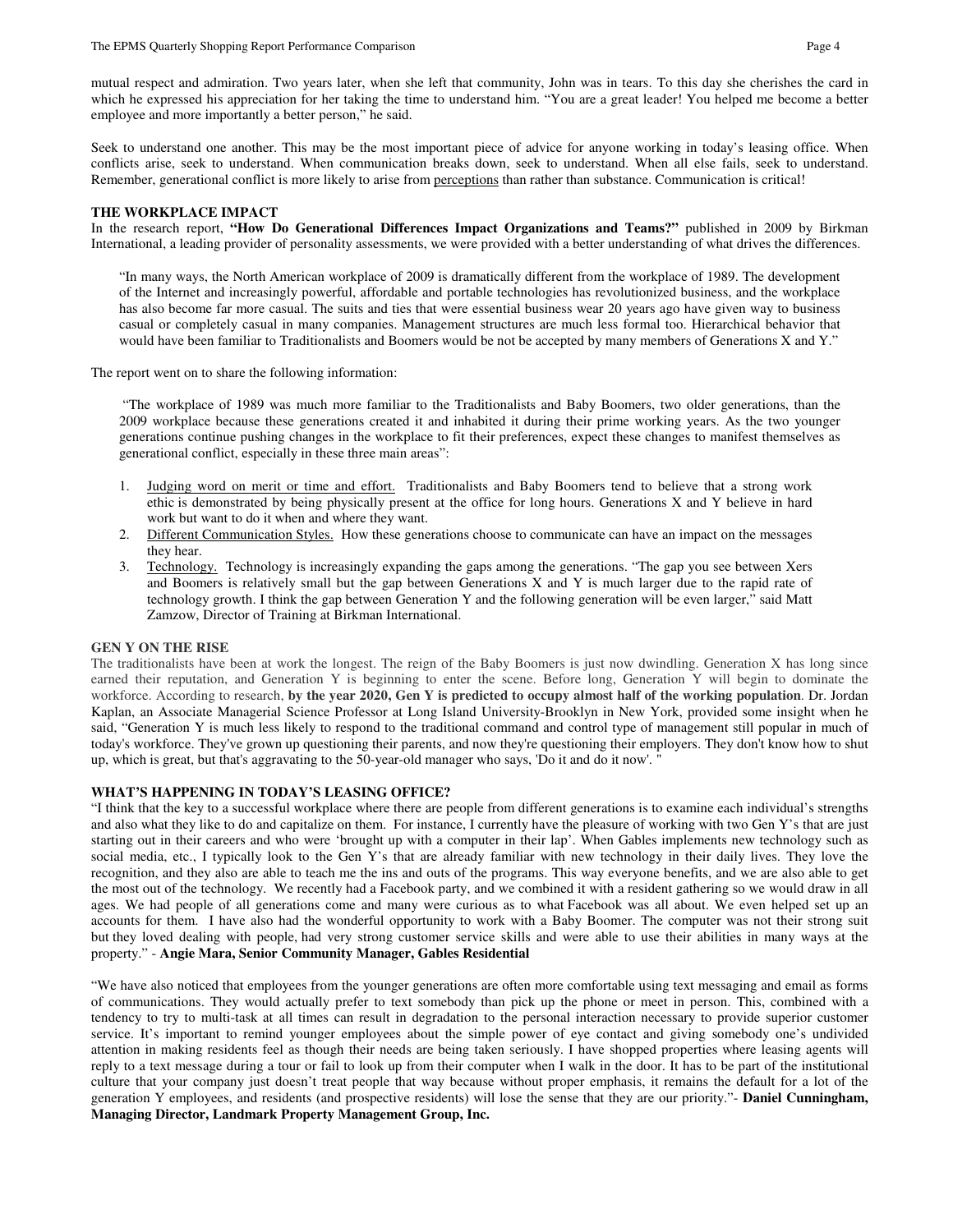I have noticed the various ways that the different generations deal with people. I can see the need to incorporate different sales techniques and customer service skills when dealing with different generations of residents. I noticed that Gen Y's utilize email as a tool of communication as the preferred option. I, on the other hand as a Gen X would rather pick up the phone. I feel that we need to really consider our audience when communicating to our staff, residents and prospects because there are preferred methods for each." - **Angie Mara, Senior Community Manager, Gables Residential** 

"It is an advantage to have generational differences in the office to bounce around new ideas. While Gen Y catches on very quickly to the technological side of social media, Baby Boomers and Gen X add the personal touch and wisdom that is often needed for success. As a manager, I always show a positive attitude while discussing new ideas and technology and insure the confidence into my staff that they CAN do it." - **Tracy Duff, Senior Community Manager, Gables Residential** 

"Generally speaking, we have focused more on employee longevity and getting the 'right people on the bus' so to speak. In order to attract and retain employees, we have redefined employee titles and career tracks, taking generational differences into consideration. We are also in the process of revamping commission structures as a result. We are implementing a program where we will be paying commission more frequently. This approach will work well with our Gen Y employees especially, understanding their need for more frequent gratification as opposed to the traditional quarterly or annual bonus programs that work well for the Boomers. We also realize Gen  $X \& Y$  work best in a collaborative environment so we have enhanced many programs that allow our on-site team members to participate and develop new policy procedures. These programs also include maintenance. In addition, we recognize the importance of work/life balance, particularly with Gen X and Y, and as such, we encourage our employees to combine work and family in our Corporate Social Responsibility program. For the past three years, Sequoia Equities participated in a Relay for Life event for the American Cancer Society. Many of our team members as well as their family members joined in on the cause. At the end of the day, our objective for all generations that are part of the Sequoia team is to provide an environment that offers a work/life balance, interesting and challenging work, a good salary and to be led by someone they trust!" - Tammy Georgantes, Director of Training, Sequoia Equities

Looking ahead, examining the four generations of today's work population, we find many differences. However, we will be wise to remember the lessons we learned yesterday and strive to understand the generation of today – Generation Y. Then, we will be ready to face a successful tomorrow.

We thank you for your participation in the quarterly survey. We appreciate the feedback that you provide to make this report informative and a reliable resource to fellow industry peers. We hope you will find Ellis, Partners in Mystery Shopping to be not only the finest source for mystery shopping but also a training resource for your organization. Additional support and information can be found in "Resources" offered on our website, www.epmsonline.com.

Sincerely,

*Joanna Ellis* 

Joanna Ellis, CAPS President jellis@epmsonline.com

*Generational Information and Dating Sources:* 

*Wikipedia (List of Generations) (http://en.wikipedia.org/wiki/Generation) (as of March 31, 2011) Jason Ryan Dorsey, "Gen Y Guy" http://www.jasondorsey.com/geny\_info.html*

#### Note: **EPMS Scoring Method: Average Scoring Calculation + Standard Deviation Component**

The EPMS Quarterly Shopping Report Comparison (Benchmark) employs not only the historically utilized average scoring calculation method for rankings but also a secondary standard deviation component. Standard deviation is easily explained as the measure of how much the data in a certain collection (i.e. individual Benchmark scores from each considered shop) are scattered around the average (your calculated benchmark percentage score for the quarter). The more tightly clustered the individual scores are, the lower the standard deviation. A higher standard deviation means that the scores are more widely scattered. For the purpose of the Benchmark report, the lower the standard deviation, the better. What this means for you is that your ranking in the Benchmark is still primarily determined as it always has been, by your Benchmark average score based on the answers to the 10 key questions on full shops conducted for that time period. In other words, if your overall Benchmark percentage outscores all other participants for the quarter, you will still earn the top spot! However, for cases where ranking companies share an average Benchmark score rounded to an identical full percentage point, we have implemented the standard deviation calculation as a second step in the process. For participants with the same average score, the one with the lowest standard deviation will place higher in the rankings.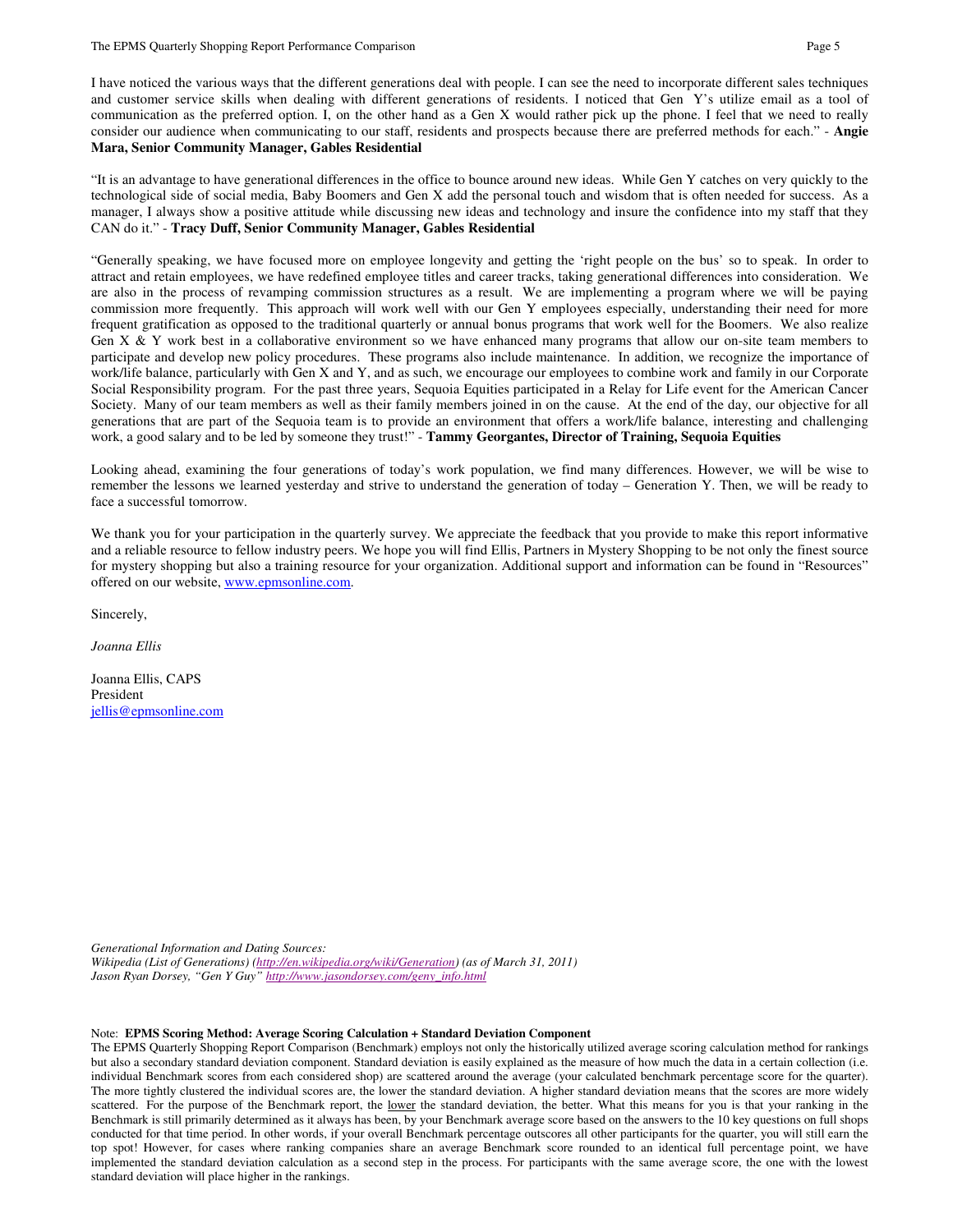

# **SHOPPING REPORT PERFORMANCE COMPARISON FIRST QUARTER, 2011MULTIFAMILY INDUSTRY BENCHMARK**

|                                                    | <b>TELEPHONE</b><br><b>PRESENTATION</b> |                                  | <b>ON-SITE</b><br><b>PRESENTATION</b> |                                            |                                    |                         |                                      |                             |                                 |                           |                                                   |                               |                          |                                                       |                                                        |
|----------------------------------------------------|-----------------------------------------|----------------------------------|---------------------------------------|--------------------------------------------|------------------------------------|-------------------------|--------------------------------------|-----------------------------|---------------------------------|---------------------------|---------------------------------------------------|-------------------------------|--------------------------|-------------------------------------------------------|--------------------------------------------------------|
|                                                    | Q1<br><b>Set Appt</b>                   | Q2<br>Telephone<br><b>Number</b> | Q3<br>First<br><b>Impression</b>      | Q4<br>Identify<br><b>Specific</b><br>Needs | Q5<br>Discuss/<br>Show<br>Property | Q6<br>Apt.<br>Condition | Q7<br>Feature/<br><b>Benefit Sel</b> | Q8<br>Overcome<br>Objection | Q9<br>Ask for<br><b>Deposit</b> | Q10<br>ease from<br>Agent | <b>CLIENT</b><br><b>OVERALL</b><br><b>AVERAGE</b> | <b>STD</b><br><b>DEV</b><br>% | <b>STD</b><br><b>DEV</b> | <b>Alliance Residential Company</b>                   | <b>Participating Companies</b><br><b>Laramar Group</b> |
| <b>QUESTION OVERALL</b><br><b>AVERAGE</b>          | 94.79%                                  | 86.13%                           | 95.12%                                | 92.28%                                     | 95.22%                             | 95.89%                  | 95.07%                               | 97.13%                      | 74.45%                          | 91.16%                    | 91.72%                                            |                               | 14.12                    | Amli Residential                                      | Legacy Partners Residential, Inc.                      |
| <b>Landmark Property</b><br>Management Group, Inc. | 97.67%                                  | 95.35%                           | 100.00%                               | 100.00%                                    | 100.00%                            | 97.67%                  | 97.67%                               | 97.67%                      | 95.35%                          | 97.67%                    | 97.91%                                            | 98%                           | 5.14                     | <b>BH Management Services, Inc.</b>                   | <b>Madison Apartment Group, LP</b>                     |
| <b>Gables Residential Services</b>                 | 99.41%                                  | 96.76%                           | 99.12%                                | 97.94%                                     | 100.00%                            | 97.06%                  | 99.71%                               | 98.82%                      | 93.82%                          | 96.76%                    | 97.94%                                            | 98%                           | 5.37                     | <b>Bozzuto &amp; Associates</b>                       | <b>Milestone Management</b>                            |
| Sequoia Equities, Inc.                             | 92.71%                                  | 90.63%                           | 98.96%                                | 95.83%                                     | 100.00%                            | 97.92%                  | 98.96%                               | 100.00%                     | 92.71%                          | 97.92%                    | 96.56%                                            | 97%                           | 5.77                     | <b>BRE Properties</b>                                 | Pinnacle (PRMC)                                        |
| <b>SARES-REGIS Group</b>                           | 98.41%                                  | 93.65%                           | 98.41%                                | 96.83%                                     | 100.00%                            | 98.41%                  | 98.41%                               | 100.00%                     | 90.48%                          | 95.24%                    | 96.98%                                            | 97%                           | 6.63                     | Capreit                                               | <b>Post Properties</b>                                 |
| <b>Post Properties</b>                             | 97.89%                                  | 95.07%                           | 97.18%                                | 97.89%                                     | 99.30%                             | 99.30%                  | 98.59%                               | 100.00%                     | 88.03%                          | 93.66%                    | 96.69%                                            | 97%                           | 7.96                     | <b>Capstone Real Estate</b>                           | <b>RAM Partners, LLC</b>                               |
| <b>CLIENT 6</b>                                    | 99.07%                                  | 93.46%                           | 99.07%                                | 95.33%                                     | 97.20%                             | 97.20%                  | 98.13%                               | 100.00%                     | 92.52%                          | 96.26%                    | 96.82%                                            | 97%                           | 8.31                     | <b>Carmel Partners</b>                                | <b>SARES-REGIS Group</b>                               |
| <b>CLIENT 7</b>                                    | 92.98%                                  | 92.98%                           | 98.25%                                | 98.25%                                     | 100.00%                            | 98.25%                  | 96.49%                               | 100.00%                     | 84.21%                          | 98.25%                    | 95.96%                                            | 96%                           | 7.99                     | <b>Colonial Properties Trust</b>                      | Sequoia Equities, Inc.                                 |
| <b>CLIENT 8</b>                                    | 98.94%                                  | 91.49%                           | 100.00%                               | 97.87%                                     | 96.81%                             | 97.87%                  | 98.94%                               | 97.87%                      | 87.23%                          | 97.87%                    | 96.49%                                            | 96%                           | 8.26                     | <b>Cottonwood Capital Property</b><br>Management, LLC | <b>Simpson Property Group</b>                          |
| <b>CLIENT 9</b>                                    | 96.71%                                  | 92.11%                           | 96.71%                                | 95.39%                                     | 99.34%                             | 100.00%                 | 95.39%                               | 98.68%                      | 86.18%                          | 94.74%                    | 95.53%                                            | 96%                           | 9.68                     | CTL Management, Inc.                                  | <b>Sunrise Management</b>                              |
| <b>CLIENT 10</b>                                   | 98.39%                                  | 85.48%                           | 97.58%                                | 100.00%                                    | 99.19%                             | 95.16%                  | 98.39%                               | 99.19%                      | 81.45%                          | 95.97%                    | 95.08%                                            | 95%                           | 9.15                     | <b>CWS Apartment Homes</b>                            | <b>TriBridge Residential</b>                           |
| <b>CLIENT 11</b>                                   | 100.00%                                 | 93.33%                           | 95.56%                                | 93.33%                                     | 100.00%                            | 95.56%                  | 97.78%                               | 97.78%                      | 86.67%                          | 93.33%                    | 95.33%                                            | 95%                           | 9.44                     | E & S Ring Corporation                                | UDR                                                    |
| <b>CLIENT 12</b>                                   | 100.00%                                 | 92.92%                           | 96.46%                                | 98.23%                                     | 94.69%                             | 95.58%                  | 97.35%                               | 97.35%                      | 69.91%                          | 94.69%                    | 93.72%                                            | 94%                           | 9.84                     | <b>Gables Residential</b>                             | Venterra Realty                                        |
| <b>CLIENT 13</b>                                   | 94.83%                                  | 87.93%                           | 96.55%                                | 89.66%                                     | 100.00%                            | 98.28%                  | 100.00%                              | 98.28%                      | 79.31%                          | 96.55%                    | 94.14%                                            | 94%                           | 9.92                     | <b>Greystar Management Services</b>                   | <b>Waterton Residential</b>                            |
| <b>CLIENT 14</b>                                   | 97.50%                                  | 87.50%                           | 100.00%                               | 87.50%                                     | 97.50%                             | 97.50%                  | 97.50%                               | 97.50%                      | 82.50%                          | 97.50%                    | 94.25%                                            | 94%                           | 10.10                    | <b>IMT Residential</b>                                | <b>Weidner Apartment Homes</b>                         |
| <b>CLIENT 15</b>                                   | 96.30%                                  | 87.04%                           | 96.30%                                | 94.44%                                     | 100.00%                            | 94.44%                  | 94.44%                               | 100.00%                     | 85.19%                          | 94.44%                    | 94.26%                                            | 94%                           | 12.83                    | JMG Realty, Inc.                                      | <b>Western National Property Management</b>            |
| <b>CLIENT 16</b>                                   | 98.85%                                  | 100.00%                          | 95.40%                                | 96.55%                                     | 93.10%                             | 98.85%                  | 95.40%                               | 95.40%                      | 78.16%                          | 90.80%                    | 94.25%                                            | 94%                           | 14.03                    | <b>Kettler Management</b>                             | Windsor Property Management Co / GID                   |
| <b>CLIENT 17</b>                                   | 98.40%                                  | 84.80%                           | 93.60%                                | 97.60%                                     | 99.20%                             | 97.60%                  | 97.60%                               | 96.00%                      | 72.00%                          | 92.80%                    | 92.96%                                            | 93%                           | 11.15                    | <b>Landmark Property Management</b><br>Group, Inc.    |                                                        |
| <b>CLIENT 18</b>                                   | 97.96%                                  | 89.80%                           | 95.92%                                | 89.80%                                     | 89.80%                             | 97.96%                  | 97.96%                               | 100.00%                     | 79.59%                          | 93.88%                    | 93.27%                                            | 93%                           | 11.25                    |                                                       | * Representing 3,937 shopping reports                  |

**Benchmark 1st Place Company Landmark Property Management Group, Inc.Daniel CunninghamManaging Director**

*"This is quite an honor for Landmark to place so highly among such a well-respected group of management companies, especially for our very first time participating in the Benchmark. We obviously strive to do our best in all things, but we take special pride in our exceptional focus on being the very best leasing organization possible. And I'm pleased to see our efforts reflected in these Ellis Benchmark results."*